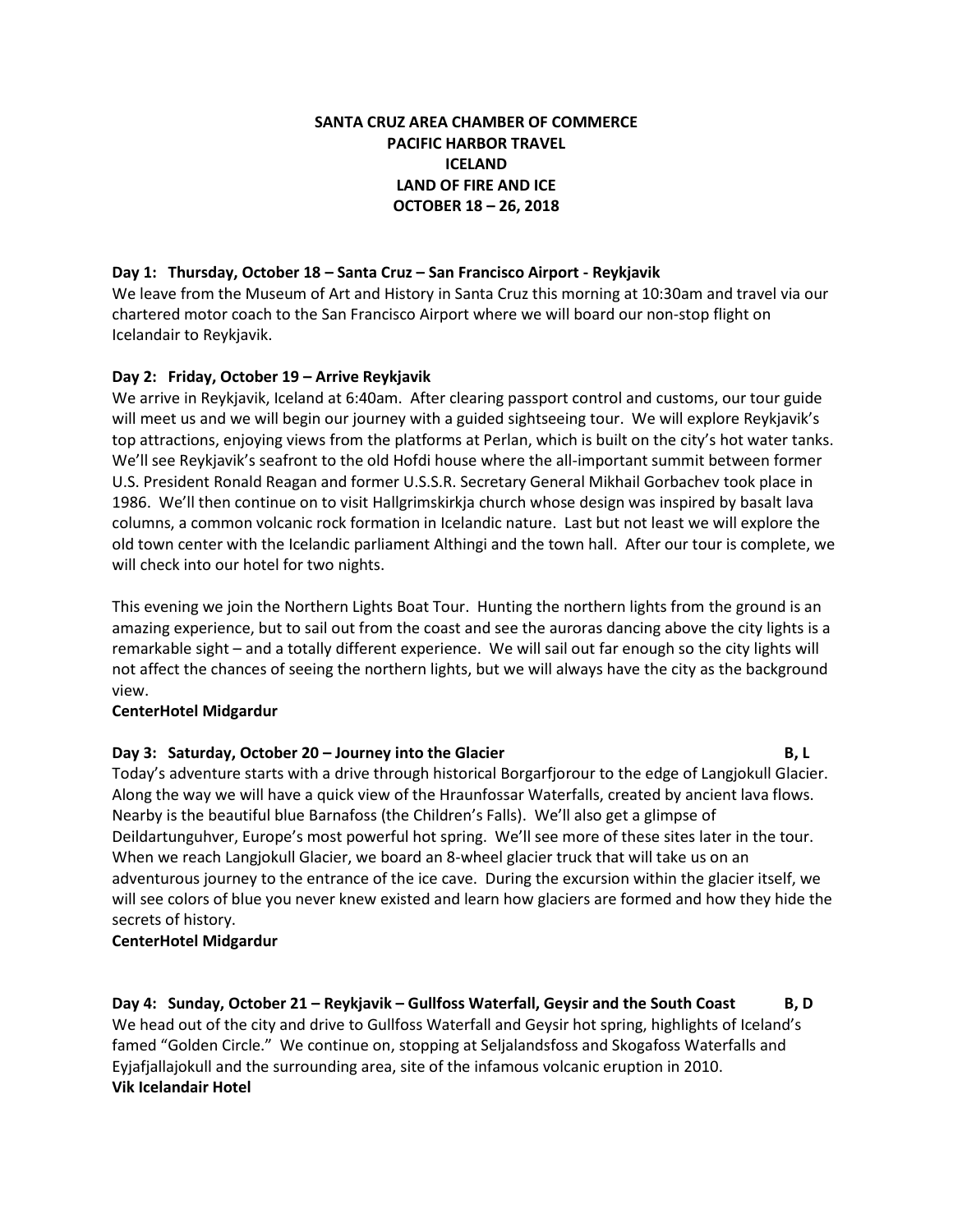## **Day 5: Monday, October 22 – Skaftafell – Jokulsarlon – Vik B, D**

We'll visit the majestic Skaftafell area which is located between two glaciers and offers many hiking possibilities. We continue to the shimmering icebergs of Jokulsarlon Glacial Lagoon before returning to the charming village of Vik in the afternoon. **Vik Icelandair Hotel**

# **Day 6: Tuesday, October 23 – Thingvellir – Borgarfjordur B, D**

Today we drive to the UNESCO-listed Thingvellir National Park site of the ancient Icelandic parliament and a jewel of nature. The park itself is situated in the stunning volcanic landscape of mountains and lava flows on the edge of Iceland's largest lake. We then continue to Borgarfjordur fjord and visit the historic site of Reykholt, the remarkably beautiful Hraunfoss and Barnafoss Waterfalls and Deildartunguhver, the most power waterfall in Europe.

**Hamar Icelandair Hotel**

### **Day 7: Wednesday, October 24 – Snaefellsnes Peninsula B, D**

We explore the countless natural wonders of the Snaefellsnes Peninsula which also happens to be a national park. With mountains to one side and the sea to the other, we visit the wind-tangled Arnarstapi sea cliffs and the rocky beach of Djupalonssandur before driving along the north coast through bustling fishing villages.

#### **Hamar Icelandair Hotel**

### **Day 8: Thursday, October 25 – Reykjanes Peninsula – Blue Lagoon – Reykjavik B**

We'll drive to the Reykjanes Peninsula and visit the moonlike lava fields around Lake Kleifarvatn. Then we continue on to Krysuvik geothermal area with bubbling mud pools. We visit Grindavik fishing village, famous for its heritage of producing saltfish (bacalao). Saltfish is undeniably responsible for the prosperity of the Icelandic nation, particularly during the late  $19<sup>th</sup>$  and early  $20<sup>th</sup>$  century when the industry was at its peak. Next we're on to the famous Blue Lagoon where we can relax with a refreshing dip in the pleasantly warm geothermal waters, rich in silica and minerals that are great for the skin. Included is entrance, silica mud mask, use of a towel and  $1<sup>st</sup>$  drink of your choice. **CenterHotel Midgardur**

#### **Day 9: Friday, October 26 – Depart Reykjavik B**

Alas, our journey comes to an end. We will have the morning on our own in Reykjavik and then transfer to the airport where we will board our non-stop Icelandair flight to San Francisco.